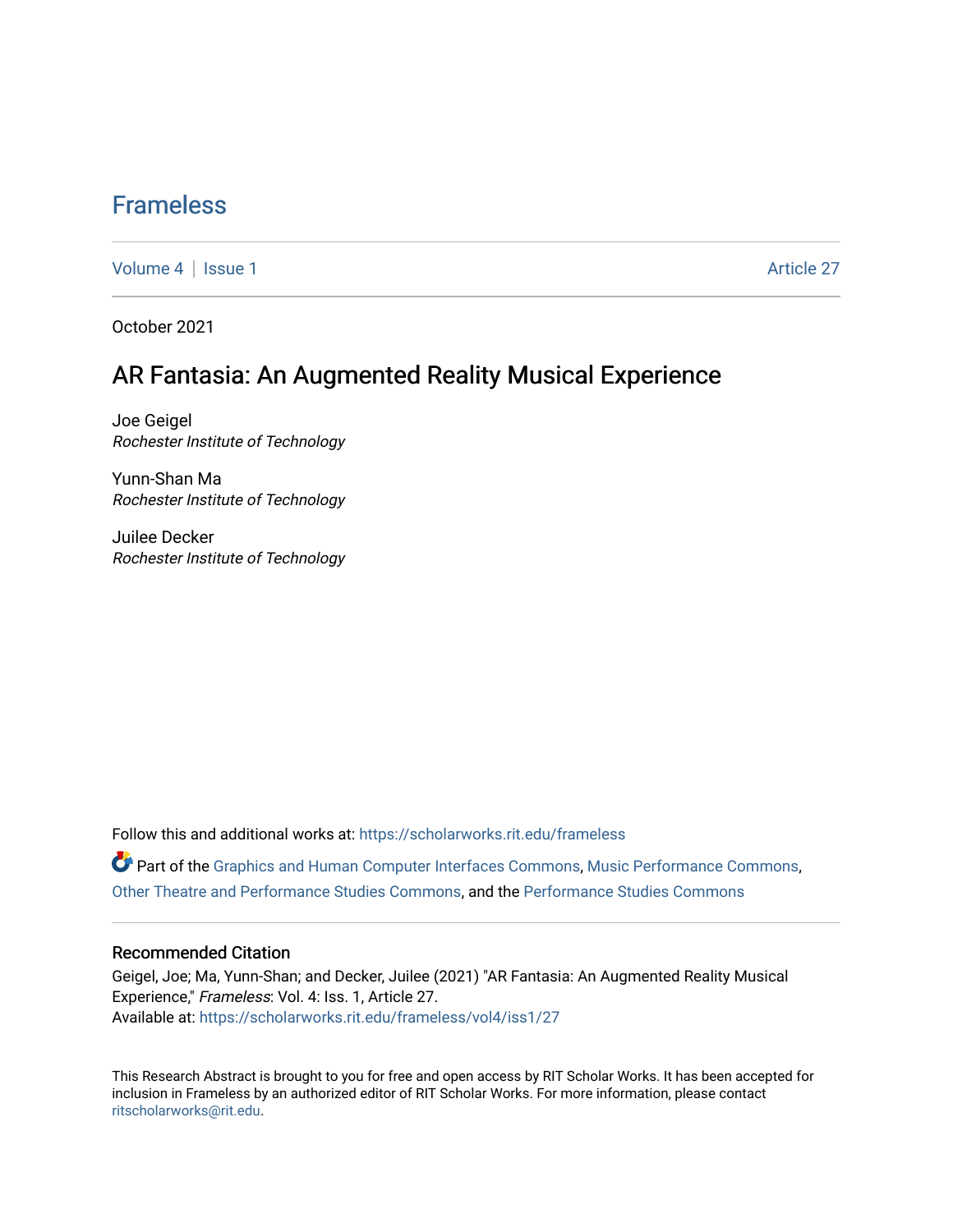# **FRAMELESS**

# **AR Fantasia: An Augmented Reality Musical Experience**

**Joe Geigel\*** Rochester Institute of Technology

**Yunn-Shan Ma** Rochester Institute of Technology

**Juilee Decker** Rochester Institute of Technology

#### **INTRODUCTION**

In 1940, Walt Disney Pictures released their third full length animated feature film, the classic film Fantasia. The concept and challenge behind Fantasia was simple: To merge music and visuals, using the media of animation, to provide an integrated backdrop for, and interpretation of, classical music. The complete film consisted of eight such animated sequences, each providing a visual landscape as a setting for a classical musical piece (Granata 2002).

In this project we expand upon this idea, moving beyond the 2D screen, to present a visual experience in 3D by utilizing augmented reality (AR) devices and technology to display the 3D visuals. The AR Fantasia project will be realized as a live musical experience, with classical numbers performed by a set of string, woodwind, and brass ensembles.



*Fig 1. Musicians in front of a virtual campfire presented using augmented reality*

The musical-visual integration will be emphasized by including the musicians themselves as part of the visual scene (Fig 1). In addition, analysis of the music played will be used to control the motion of the visual effects and elements in real-time. The Computer Vision capabilities of the AR devices will be used to properly place the digital assets at the correct locations in the physical space.

*<sup>\*</sup>*Corresponding Author, Joe Geigel

*Submitted April 15th, 2022*

*Accepted April 15th, 2022*

*Published online April 18th, 2022*